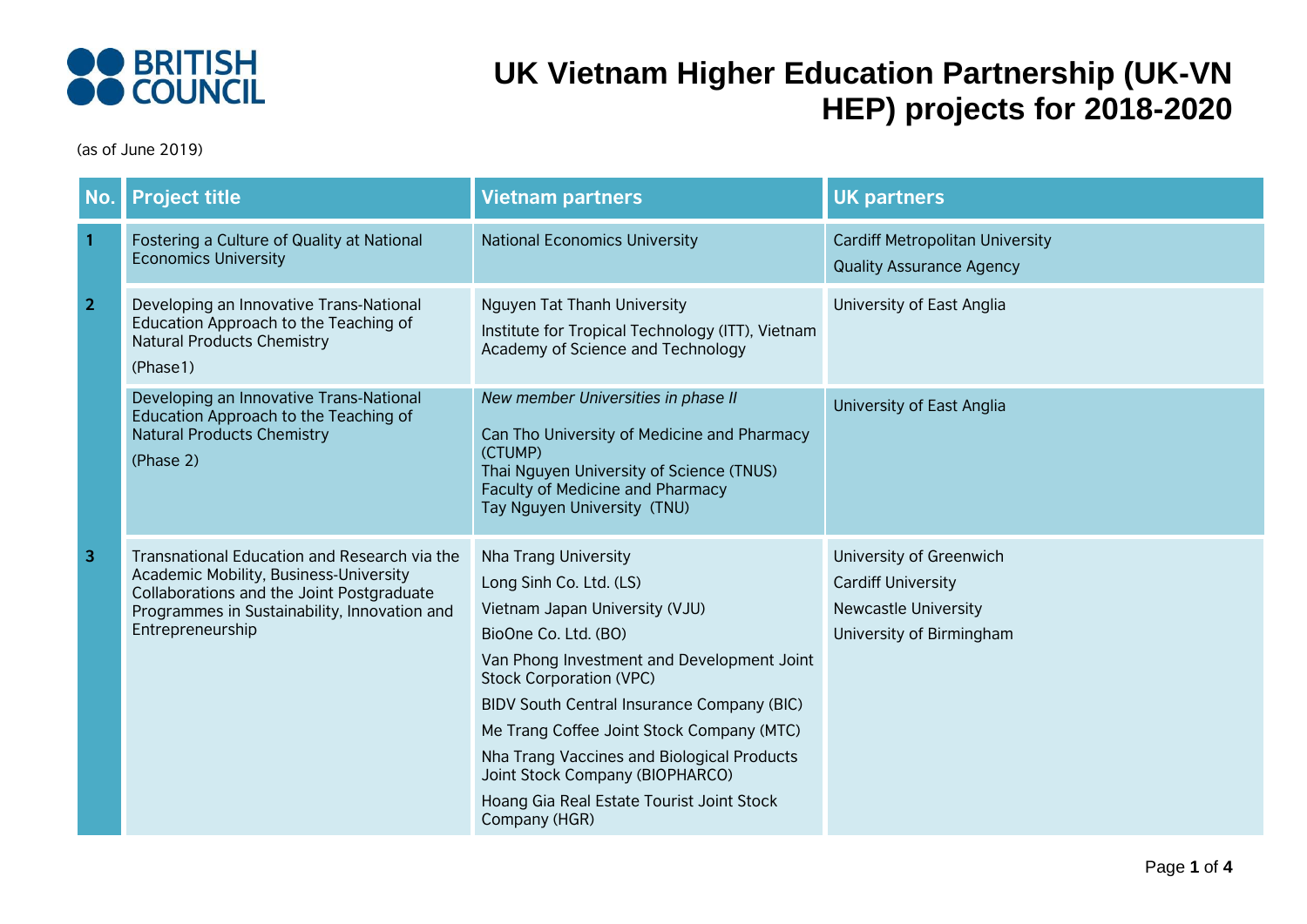

| <b>No</b>               | <b>Project title</b>                                                                                                                                                                                                       | <b>Vietnam partners</b>                                                                                                                                                                                                                                                             | <b>UK partners</b>            |
|-------------------------|----------------------------------------------------------------------------------------------------------------------------------------------------------------------------------------------------------------------------|-------------------------------------------------------------------------------------------------------------------------------------------------------------------------------------------------------------------------------------------------------------------------------------|-------------------------------|
|                         |                                                                                                                                                                                                                            | GTO Media Corporation (GTO)<br>MT Nha Trang Joint Stock Company (MTL)<br>Southern Consulting and Services Co. Ltd.<br>(SCS)<br>NTP 24/7 Co. Ltd. (NTP)                                                                                                                              |                               |
| $\overline{\mathbf{4}}$ | Developing a framework for maximising the<br>value of University Industry collaboration in<br>Vietnam through international partnerships<br>for knowledge exchange and development of<br>quality industry-ready graduates. | <b>Foreign Trade University</b><br>University of Economics Ho Chi Minh City<br>Young Businesspeople Association of Ho Chi<br>Minh City (YBA - HCM)<br>Coca-Cola Beverages Vietnam Ltd.                                                                                              | <b>Bournemouth University</b> |
| 5                       | Developing collaboration for University<br>Industry Link and Research & Mobility                                                                                                                                           | Can Tho University<br>Mien Tay Construction University<br><b>Tra Vinh University</b><br>Hanoi University of Mining and Geology<br>Department of Transportation in Can Tho city<br>Korea Vietnam Incubator Park (KVIP)<br>Department of Science and Technology, Tra<br>Vinh province | University of Salford         |
| $6\phantom{1}6$         | Strategic senior leadership and governance,<br>and effective university industry link                                                                                                                                      | Hanoi University of Science and Technology<br>University of Engineering and Technology,<br><b>VNU Hanoi</b><br>Danang University of Technology, University of<br>Danang                                                                                                             | <b>Universities Wales</b>     |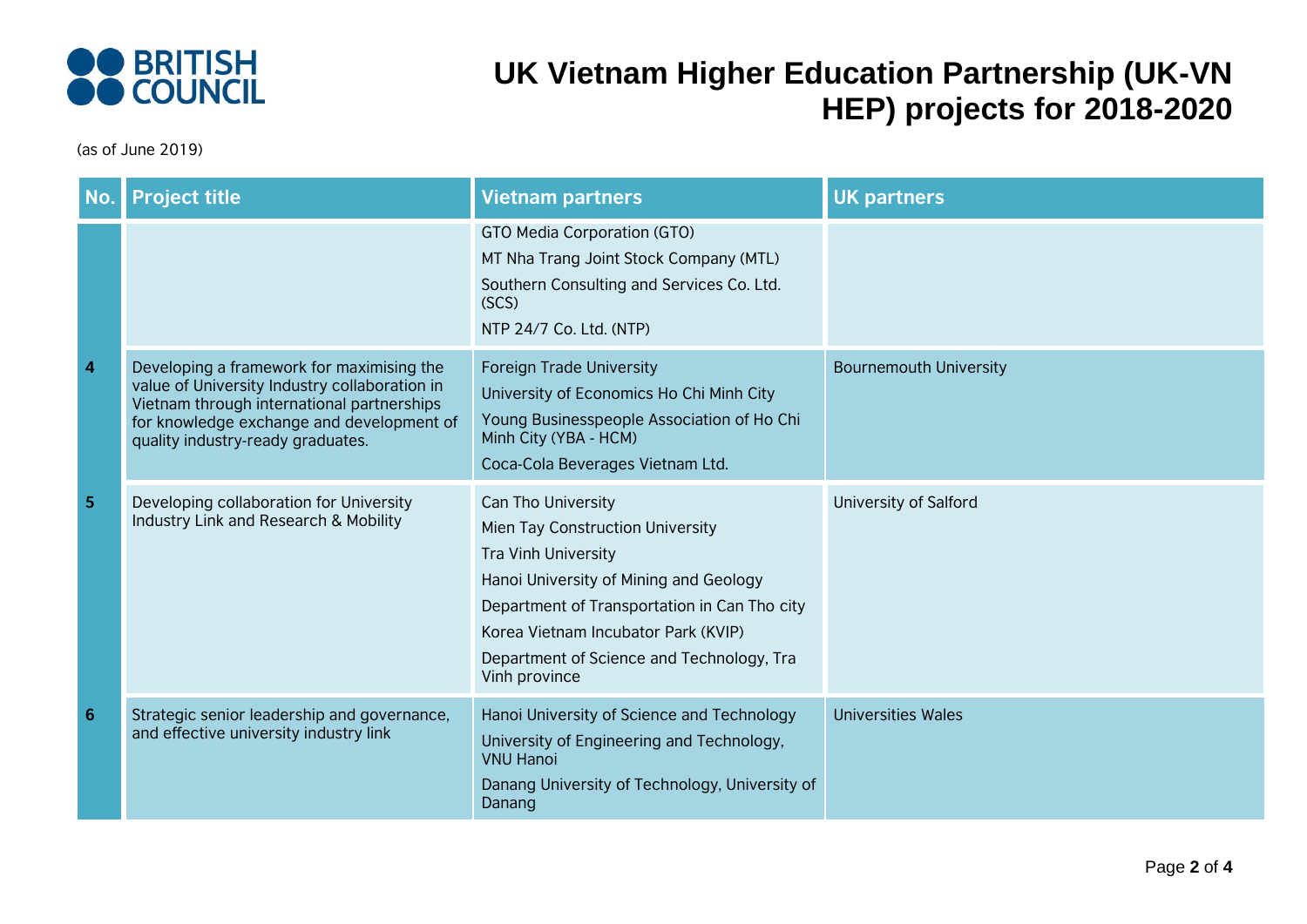

| <b>No</b>      | <b>Project title</b>                                                                                                                                                                      | <b>Vietnam partners</b>                                                                                                                                                                                                       | <b>UK partners</b>                                 |
|----------------|-------------------------------------------------------------------------------------------------------------------------------------------------------------------------------------------|-------------------------------------------------------------------------------------------------------------------------------------------------------------------------------------------------------------------------------|----------------------------------------------------|
|                |                                                                                                                                                                                           | University of Social Sciences and Humanities,<br><b>VNUHCMC</b><br>Ho Chi Minh University of Industry                                                                                                                         |                                                    |
| $\overline{7}$ | Teaching and learning together: re-visioning<br>TNE partnerships as collaborative<br>communities of practice                                                                              | Nguyen Tat Thanh University<br>Ho Chi Minh City University of Education<br>(HCMCUE)<br>University of Education - Vietnam National<br><b>University</b><br>International Professional Development<br><b>Association (IPDA)</b> | <b>Birmingham City University</b>                  |
| 8              | Train the trainers programmes in Wound and<br>stoma care nursing                                                                                                                          | Hanoi Medical University<br>Nam Dinh University of Nursing<br>University Medical Center, HCMC<br>Hai Duong Medical Technical University                                                                                       | <b>Birmingham City University</b>                  |
| 9              | Innovation and enterprise mentoring network<br>to support the role of universities in the<br>Vietnamese creative industry                                                                 | Hanoi University of Science and Technology<br>University of Transport and Communications<br>Hoa Sen University                                                                                                                | University of Leeds                                |
| 10             | Short training courses and workshops on<br>advanced research methodology and writing<br>skills for publication of scientific research<br>outcomes on international<br>conference/journals | Van Lang University<br>Danang University of Architecture                                                                                                                                                                      | <b>Middlesex University</b>                        |
| 11             | Education fit for the future: development of a<br>university-industry-government model to<br>deliver industrial placements in international                                               | Ministry of Science and Technology (MOST),<br>National Center for Technological Progress<br>(NACENTECH)                                                                                                                       | University of Portsmouth<br>Cardiff University, UK |